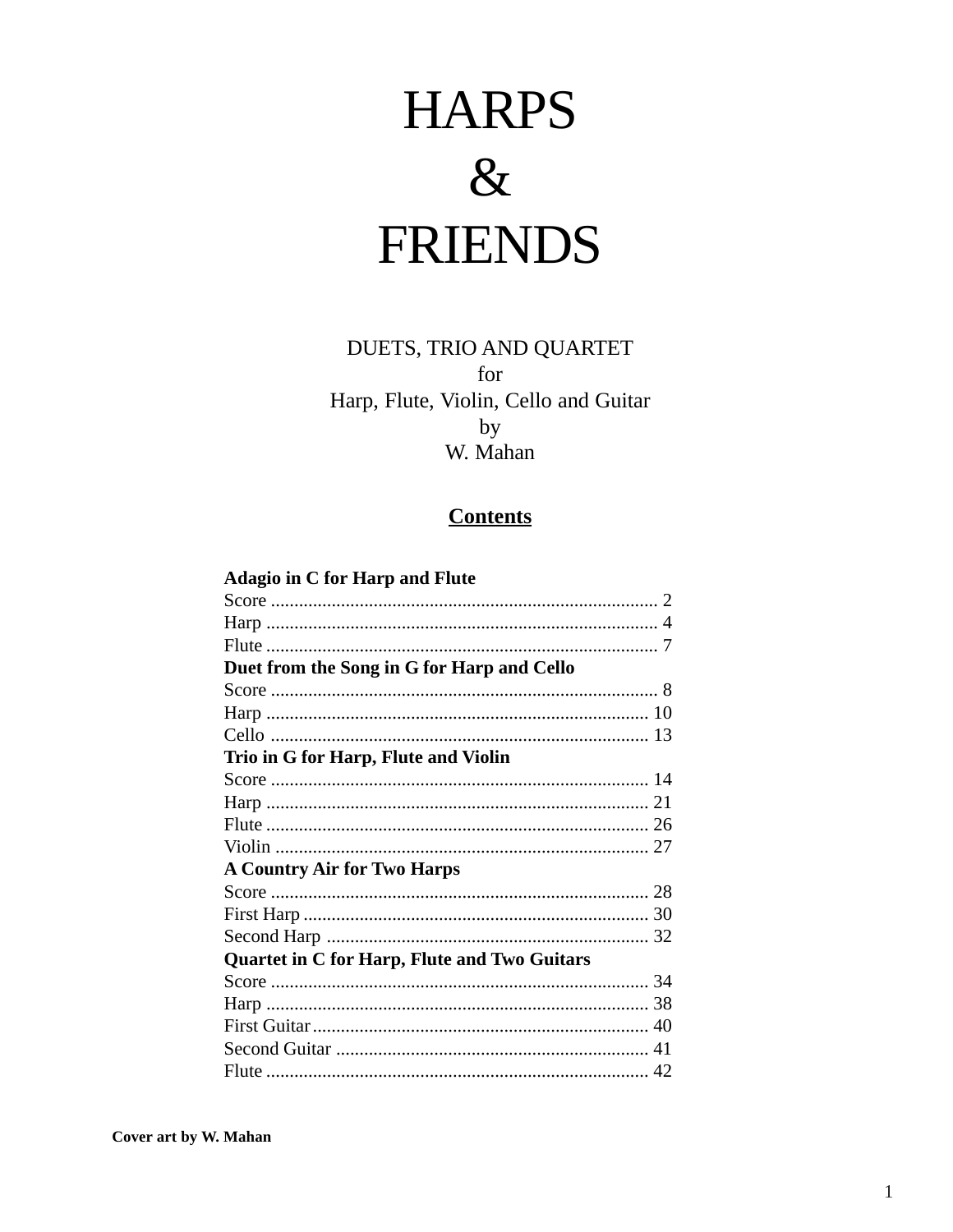# **Adagio in C**

## **for Harp and Flute**